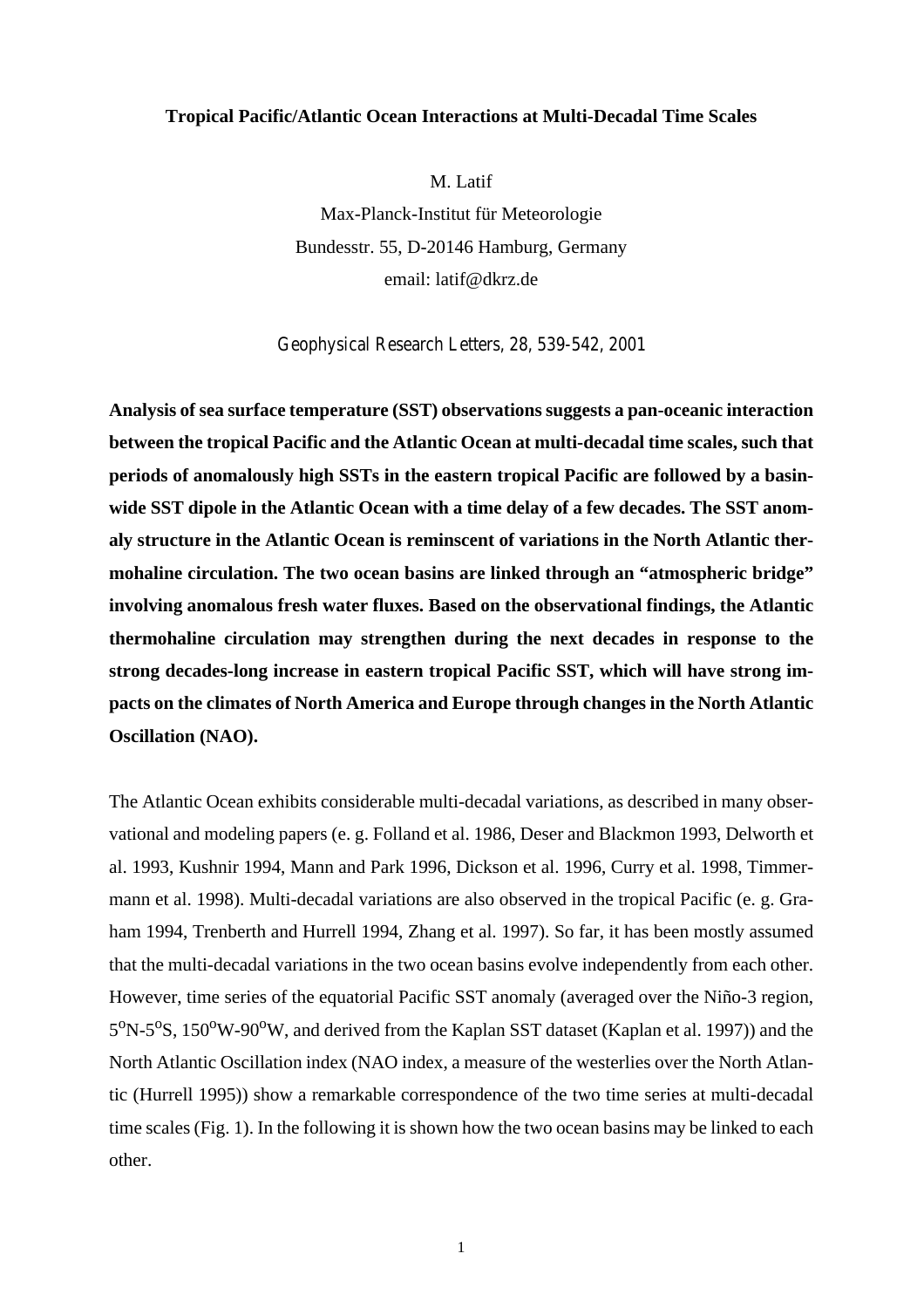It has been shown in a recent paper (Latif et al. 2000) that changes in the tropical Pacific stabilise the North Atlantic thermohaline circulation (THC) in a greenhouse warming simulation, with the atmosphere serving as a coupling device between the two oceans. The proposed mechanism works as follows: The long-term changes in the eastern tropical Pacific SST induce changes in the fresh water flux over the tropical Atlantic, which will lead to anomalous sea surface salinities (SSSs) in the tropical Atlantic Ocean. The SSS anomalies are advected poleward by the mean ocean circulation, eventually affecting the density in the sinking region of the Northern Hemisphere, thereby affecting the convection and the strength of the thermohaline circulation.

Here observations are investigated to test whether the mechanism found in the model study of Latif et al. 2000 can be identified also in the real world. Since long observations with good spatial coverage exist only for SST, this study is restricted to the analysis of SST. Atmospheric general circulation model (AGCM) integrations are used additionally to demonstrate the existence of an atmospheric bridge, connecting the eastern tropical Pacific and Atlantic Oceans. It is noted, however, that SST observations exist only for about the last 150 years. Thus, any investigation of multi-decadal variability will suffer seriously from the too short records. The results, however, are statistically significant.

The El Niño/Southern Oscillation (ENSO) phenomenon is the strongest natural climate fluctuation on interannual time scales (see the text book of Philander 1990 for details on ENSO). EN-SO, although originating in the tropical Pacific, has global climatic impacts, and it has been shown by Schmittner et al. 2000 that changes in the fresh water flux over the tropical Atlantic Ocean are strongly correlated with ENSO: Anomalously high (low) SSTs in the eastern tropical Pacific go together with an anomalously low (high) fresh water input into the tropical Atlantic. As outlined by both Latif et al. 2000 and Schmittner et al. 2000 these changes in the Atlantic fresh water budget may lead to changes in the THC, if the changes in the fresh water flux persist sufficiently long.

Unfortunately, long time series of the fresh water flux over the Atlantic are not available from observations. Instead AGCM simulations with observed SSTs prescribed globally for several decades were used to study the connections between the tropical Pacific and tropical Atlantic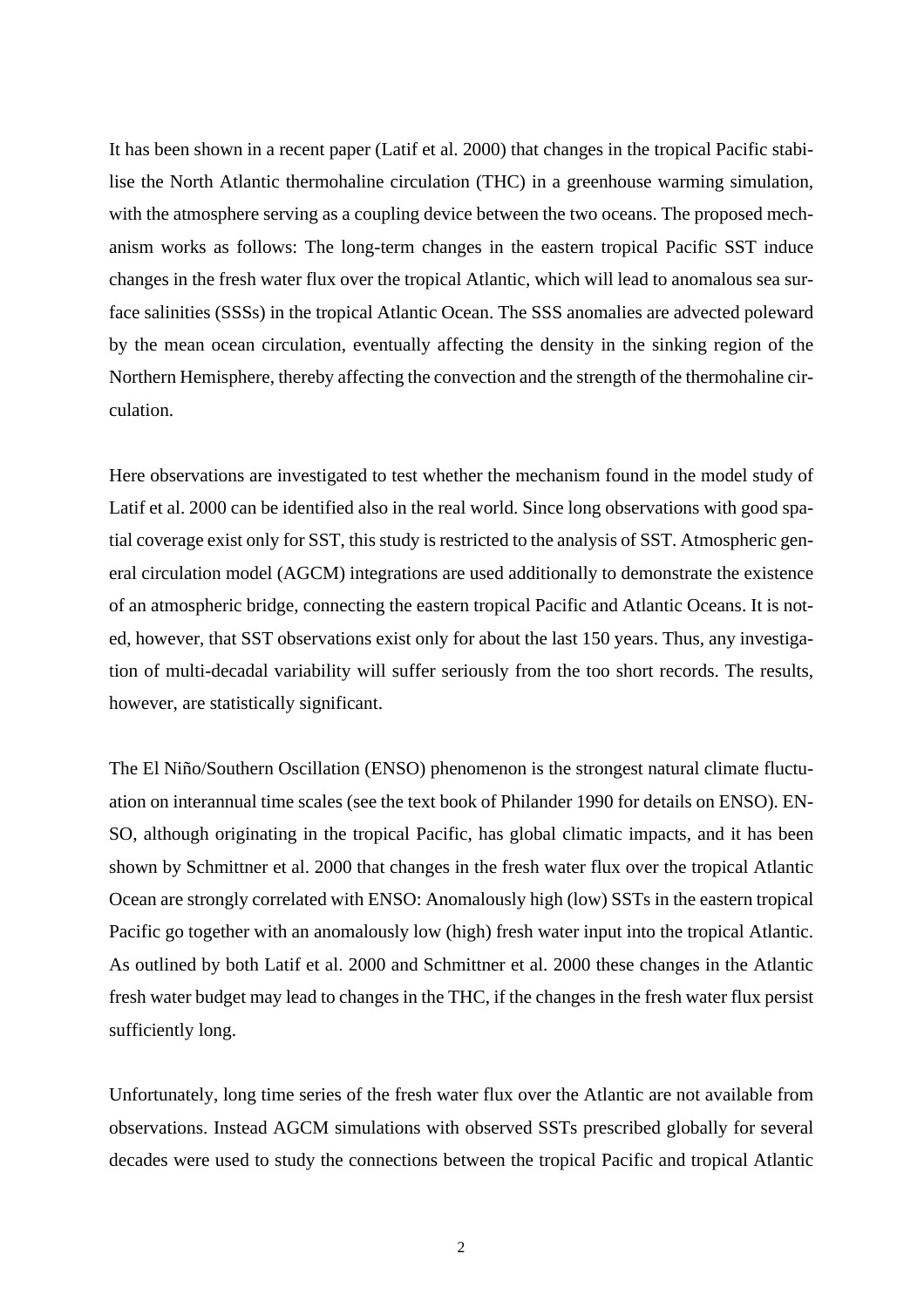Oceans. The tropical atmosphere is highly predictable (e. g. Lau 1985), and it is believed that such simulations provide useful insights about the nature of the response of the tropical atmosphere to tropical Pacific SST anomalies associated with ENSO-type decadal variability. The AGCM used here is ECHAM4 (Roeckner et al. 1996) with T42 resolution  $(2.8^{\circ} \times 2.8^{\circ})$ , a model that has been used in many climate applications (see e. g. Roeckner et al. 1999). An ensemble of three AGCM integrations was performed for the period 1903-1994, and the ensemble mean is shown here. Please note that the SSTs used to drive the model are the GISST SSTs (Parker et al. 1995) and not the Kaplan SSTs shown in Fig. 1. The latter are used in the investigation of the SSTs shown below, since it is the longer dataset. However, since the response characteristics of the model do not depend on the forcing SSTs, the use of the different SST datasets in this study is justified.



*Fig. 1: Time series of the Niño-3 SST anomaly and the North Atlantic Oscillation (NAO) index. Both time series are highly coherent at multi-decadal time scales. Both time series were filtered with a 11-year running mean.*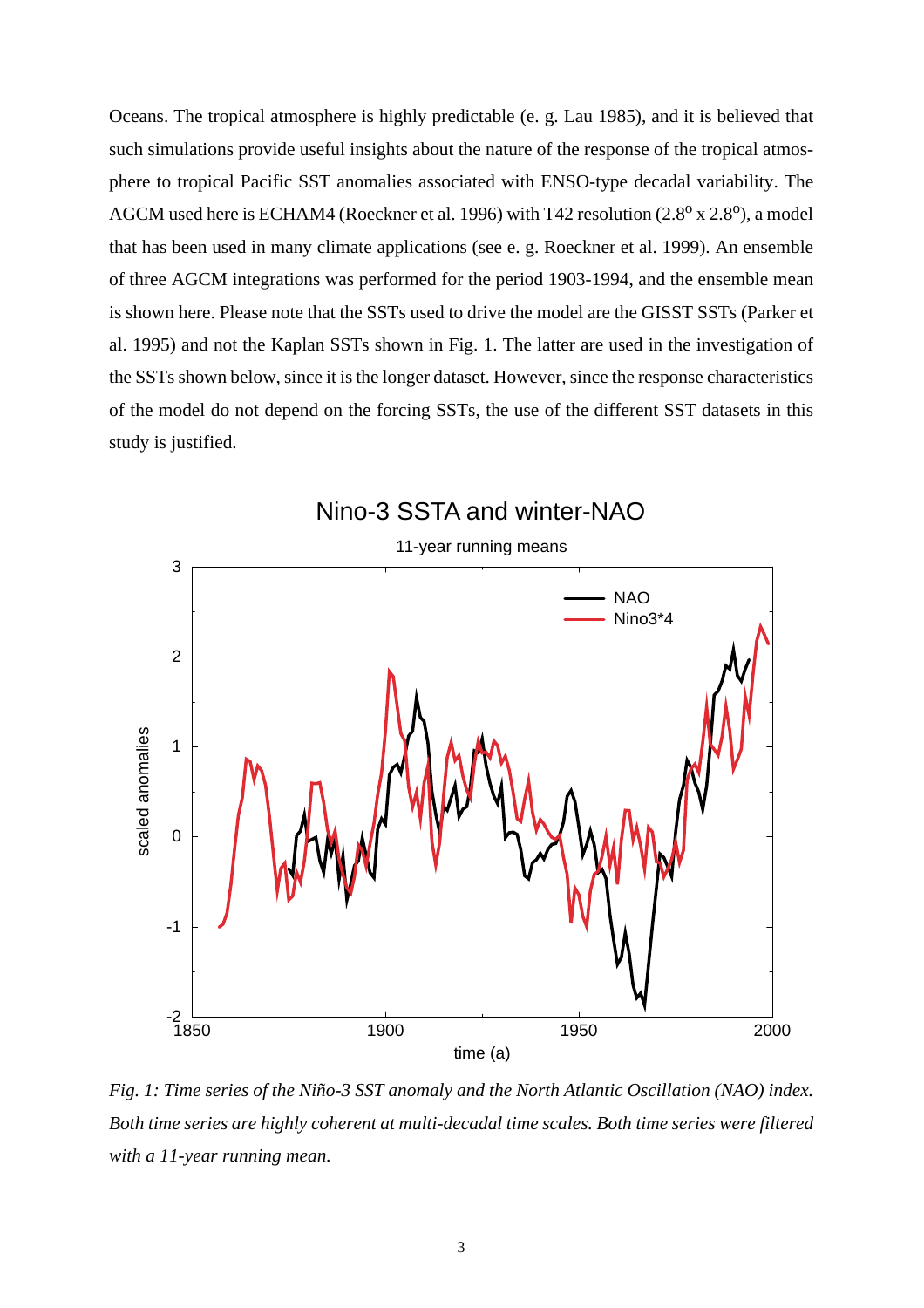The atmosphere model simulates an out-of-phase relationship between decadal fluctuations in eastern tropical Pacific (Niño-3) SST and the fresh water flux over the tropical Atlantic  $(10^{\circ}S 30^{\circ}$ N) as shown in Fig. 2, confirming the observational results of Schmittner et al. 2000. The correlation between the two time series amounts to -0.75. Furthermore, both the tropical Pacific SST and the simulated fresh water flux exhibit rather strong trends during the last 50 years: While the tropical Pacific SST is slowly increasing (see also Fig. 1) by about  $0.5^{\circ}$ C, the fresh water flux over the tropical Atlantic is slowly decreasing by about 0.06 Sv  $(10^6 \text{m}^3/\text{s})$ . This behaviour is consistent with that found in the greenhouse warming simulation by Latif et al. 2000 and supports the picture that there exists a potential "atmospheric bridge", by which the tropical Pacific and Atlantic Oceans can interact with each other. Furthermore, the trends shown above may continue in response to greenhouse warming as hypothesised by Latif et al. 2000.



*Fig. 2: Time series of the Niño-3 SST anomaly and the anomalous tropical Atlantic fresh water flux averaged over the region*  $10^{\circ}$ *S-30<sup>o</sup>N, which is the region with the most consistent response over the Atlantic. Both time series vary out of phase and exhibit strong trends during the last 50 years. Both time series were filtered with a 11-year running mean.*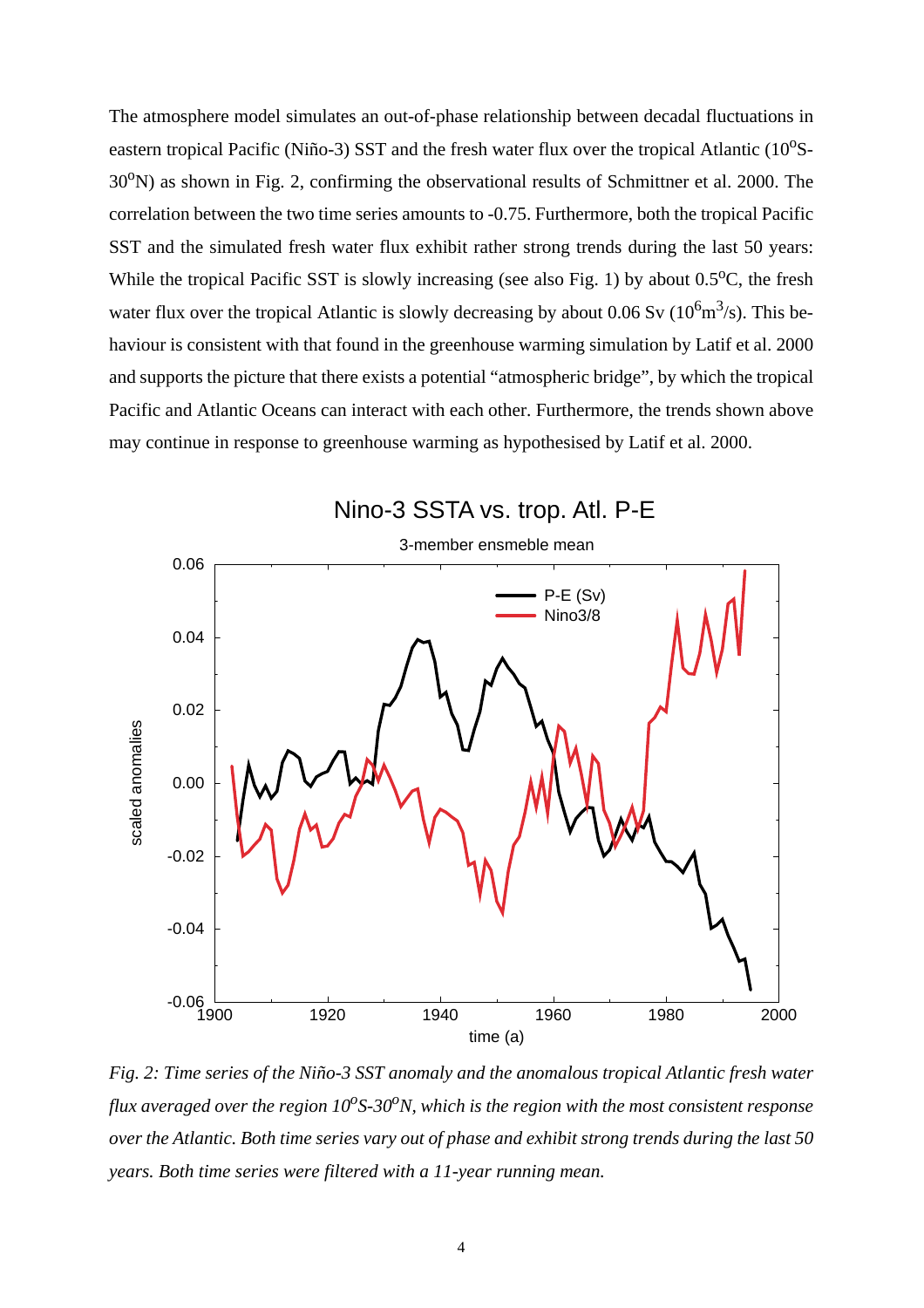

*Fig. 3: a) Spatial distribution of correlation coefficients between the Niño-3 SST anomaly time series and the global SST anomalies at zero lag. b) Spatial distribution of correlation coefficients between the Niño-3 SST anomaly time series and the global SST anomalies at lag of 30 years. The anomaly structure in b) is reminiscent of variations in the THC, indicating that variations in the THC follow variations in tropical Pacific SST with a time lag of 30 years. The data were low-pass filtered with a 11-year running mean prior to the correlation analyses.*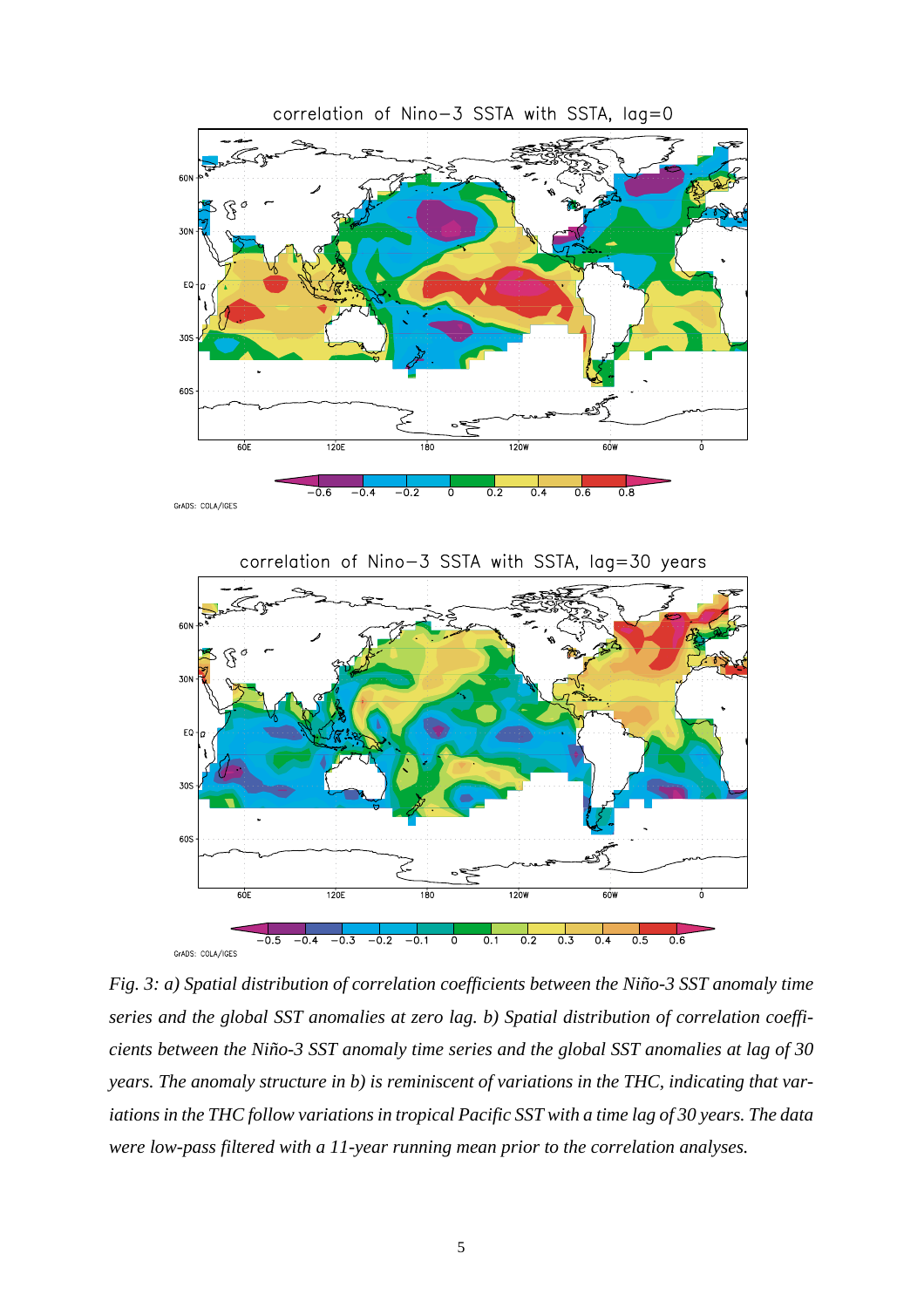In the next step, it is investigated whether the THC in the Atlantic responds to the variations in the fresh water flux. This can be done only indirectly by using SSTs, since the required direct observations of the fresh water flux, surface salinity, and the THC do not exist. Ocean model and coupled model studies have shown that variations in the THC are associated with changes in the poleward ocean heat transport and an interhemispheric SST dipole (see e. g. Manabe and Stouffer 1999 and references therein). Thus, this characteristic SST anomaly pattern can be used as a "fingerprint" to identify variations in the real THC. A correlation analysis was conducted using the Kaplan SST dataset. First, the zero-lag correlation of the low-pass filtered tropical Pacific (Niño-3) SST anomaly time series with the global SST anomaly field has been computed. The resulting correlation pattern (Fig. 3a) shows the well known picture in the tropical Pacific, with an El Niño-like positive signal in the eastern and central equatorial Pacific and negative anomalies in the mid-latitudes of both hemispheres. A teleconnection to the Indian Ocean can be seen also, a feature known from present-day El Niño events. Strong negative correlations are found in the North Atlantic near Greenland, which is consistent with the evolution of the North Atlantic Oscillation (Fig. 1).

Based on the arguments described above, the time it will take to develop sufficiently strong salinity anomalies and to transport those poleward into the so called "sinking region" in the high latitudes is of the order of a few decades. Therefore, a time lag of 30 years has been introduced in the correlation analysis. The results of this lagged correlation analysis (Fig. 3b) exhibit strongest signals in the Atlantic Ocean, although a tropical Pacific SST index has been used as reference. The SST anomaly pattern is the interhemispheric dipole identified in model studies to go along with changes in the THC. Anomalously warm temperatures are found in the northern part and anomalously cold temperatures in the southern part of the Atlantic Ocean. Thus, the results indicate that interdecadal changes in tropical Pacific SST are followed by basin-wide changes in Atlantic SST, and that periods of high (low) SSTs in the eastern tropical Pacific are followed by a strong (weak) THC in the Atlantic. The statistical significance of the results was tested using a t-test and assuming 10 degrees of freedom, and correlations above about 0.5 are significant at the 95% level. More important than the level of the significance, however, is the fact that physically motivated SST anomaly patterns result from the two correlation analyses.

How are the changes in the thermohaline circulation related to the changes in the atmosphere, specifically the NAO? Fig. 1 indicates some connection between the Nino-3 SSTA and the NAO at multi-decadal time scales. Although a detailed investigation of the atmospheric re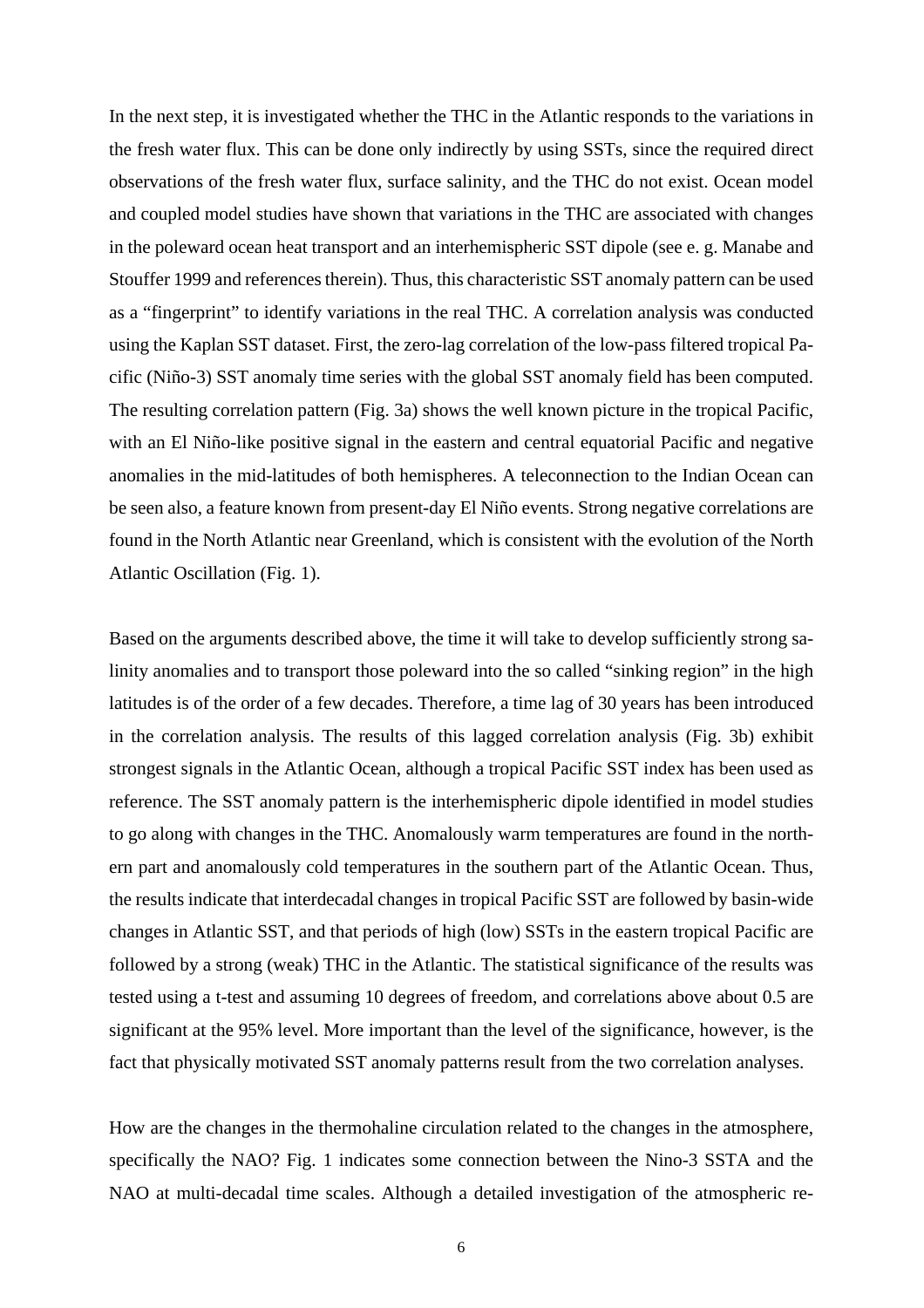sponse to the changes in the North Atlantic SST is beyond the scope of this paper, some plausibility arguments can be made. First, it is reasonable to assume that the response time of the atmosphere is short relative to the dominnant time scales on which the thermohaline circulation changes. Thus, the low-frequency changes in the North Atlantic SST and the changes in the NAO should evolve simultaneously. Second, the NAO will respond to the changes in the meridional temperature gradient in the Atlantic. A situation as given by Fig. 3b, which corresponds to a strong thermohaline circulation, is likely to be connected with a weak NAO, since the oceanic heat transport is enhanced, so that the atmosphere has to transport less heat poleward, which would lead to fewer storms and eventually to a weaker NAO. A simple forecast model which predicts the low-frequency changes in the NAO can therefore be constructed by exploiting the lead-lag relationship between the tropical Pacific and Atlantic SST anomalies and by assuming an out-of-phase relationship between variations in the North Atlantic thermohaline circulation and the NAO. This amounts to a forecast model that predicts the NAO by means of the past tropical Pacific SST anomalies. The results of such a simple forecast model using the low-pass filtered Niño-3 SST anomaly as a predictor (Fig. 1) and assuming a time lag of 35 years are shown in Fig. 4. Given the simplicity of the forecast model, its success is remarkable. It should be pointed out, however, that the variations in the tropical Pacific can explain only some part of the low-frequency variability in the NAO and that it is likely that interactions over the Atlantic will also contribute to the variability of the NAO. Based on the simple forecast scheme the NAO will weaken considerably during the next few decades.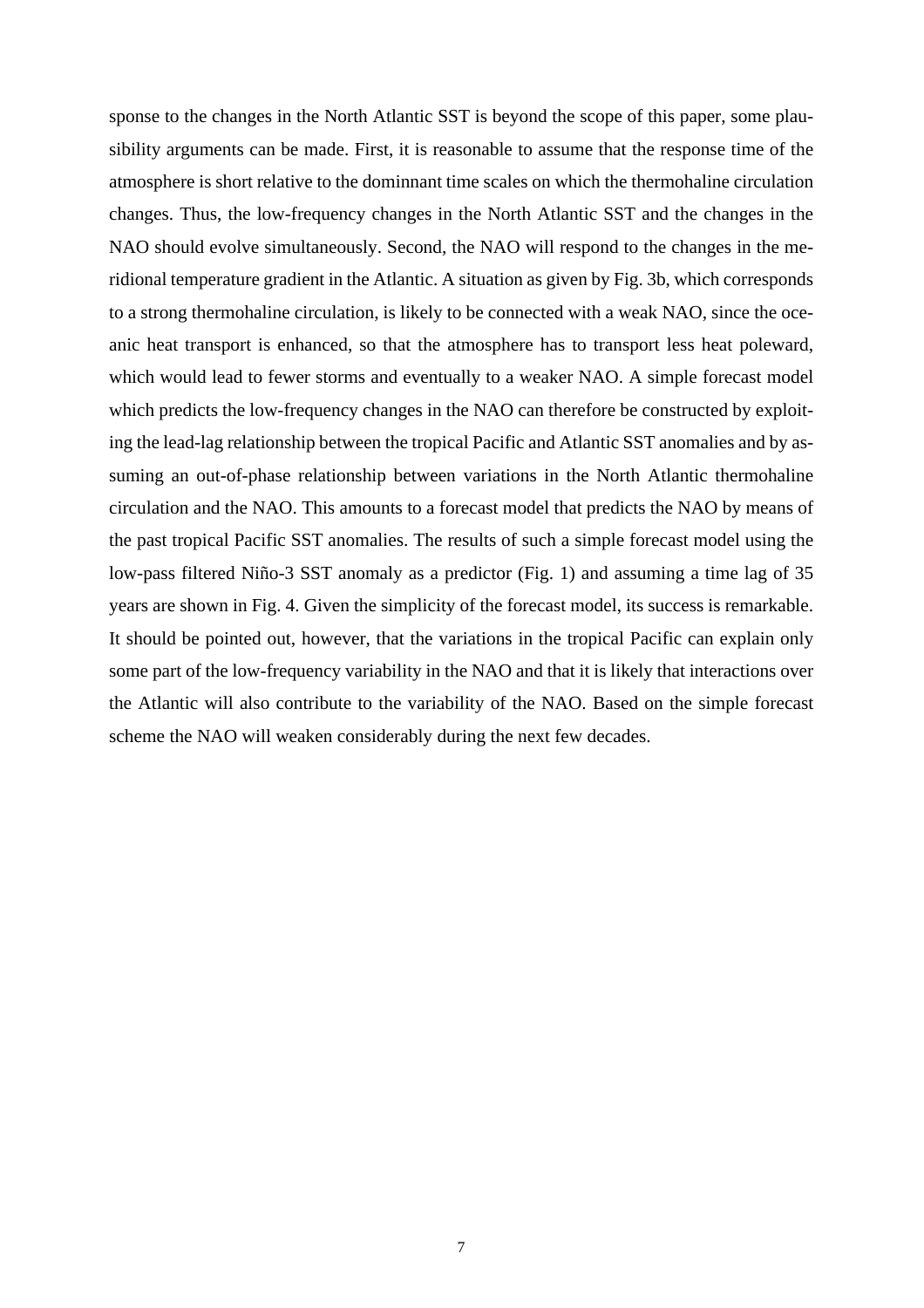

*Fig. 4: Time series of the observed winter NAO index (low-pass filtered with a 11-year running mean) and the predicted NAO using the tropical Pacific SST anomalies averaged over the Ninño-3 region as predictor and assuming a time lag of 35 years. Both time series have been scaled for display purposes.*

In summary, the results of this short investigation indicate that pan-oceanic interactions exist between the tropical Pacific and the Atlantic Oceans. The connection between the two ocean basins is provided through anomalies in the fresh water flux, as originally hypothesised by Latif et al. 2000 analysing a greenhouse warming simulation. Since the SST fluctuations in the tropical Pacific are highly predictable, the found lead-lag relationship implies also that the states of the THC and NAO may be predictable at multi-decadal time scales. Based on the results presented here, it may be speculated that the North Atlantic thermohaline circulation will strengthen during the next decades in response to the rapid increase of the eastern tropical Pacific SST observed during the recent decades. This will lead to a weakening NAO, which will have strong impacts on the climates of North America and Europe. However, it should be pointed out again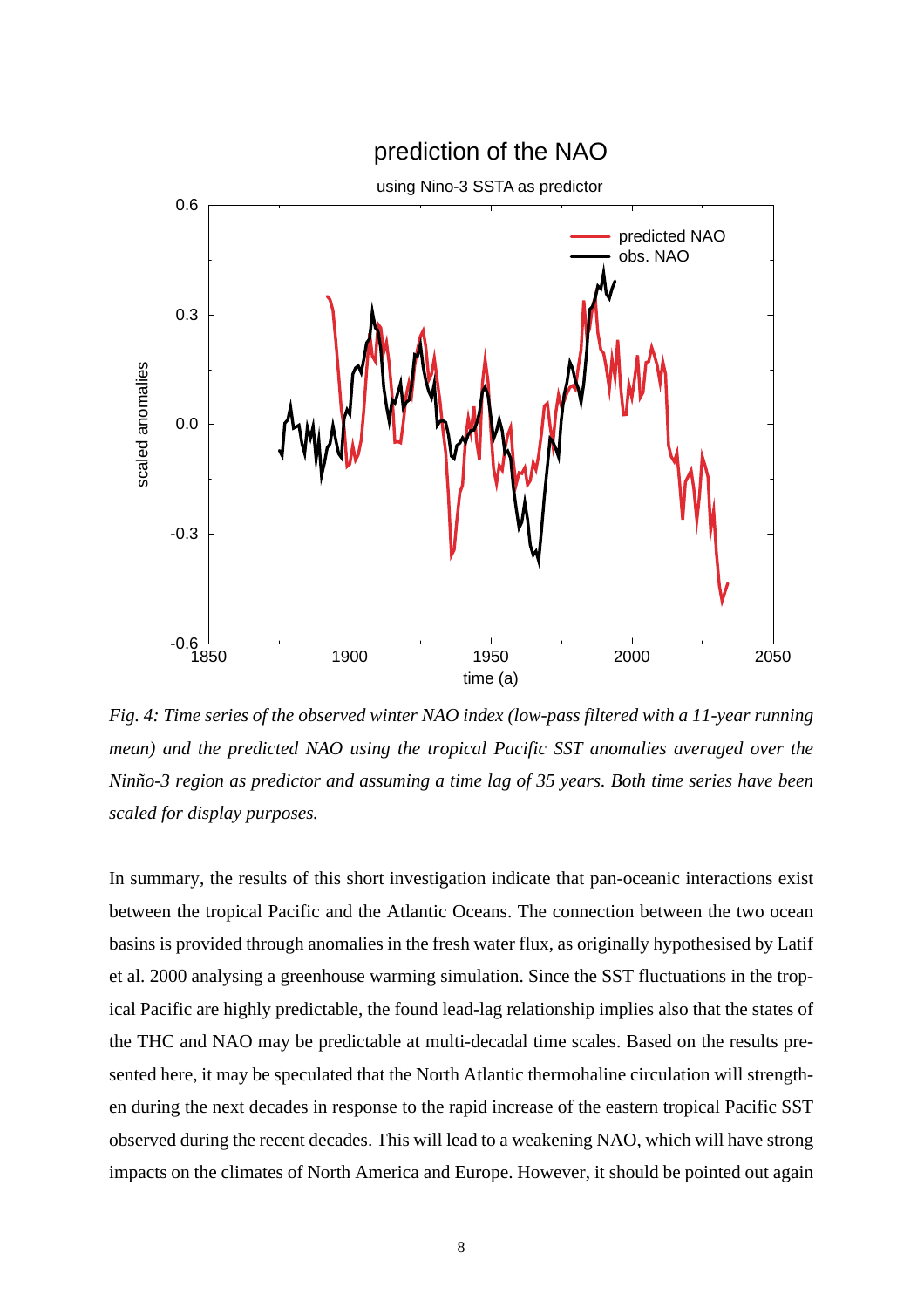that the observed database is so inadequate that large uncertainties remain in the description of pan-oceanic interactions at multi-decadal time scales.

## **Acknowledgements**

The author would like to thank Drs. T. Delworth and R. Stouffer for their helpful comments on an earlier version of the paper. The author would like to thank A. Kaplan and the British Meteorological Office (UKMO) for providing the SST datasets and U. Schulzweida for providing the model data. This work was supported by the German Ocean-CLIVAR program and the European Union's PREDICATE program.

## **References**

Curry, R., M. McCartney, and T. Joyce, 1998: Oceanic transport of subpolar climate signals to mid-depth subtropical waters. Nature, 391, 575-577.

Delworth, T., S. Manabe, and R. J. Stouffer, 1993: Interdecadal variations of the thermohaline circulation in a coupled ocean-atmosphere model. J. Climate, 6, 1993-2011.

Deser, C. and M. L. Blackmon, 1993: Surface climate variations over the North Atlantic Ocean during winter: 1900-1989. J. Climate, 6, 1743-1753.

Dickson, R., J. Lazier, J. Meincke, and P. Rhines, 1996: Long-term coordinated changes in the convective activity of the North Pacific. In Decadal Climate Variability, NATO ASI Series, Vol. 144, Edited by D. L. T. Anderson and J. Willebrand, Springer Verlag, pp 211-261.

Folland, C. K., T. N. Palmer, and D. E. Parker, 1986: Sahel rainfall and worlwide sea temperatures. Nature, 320, 602-607.

Graham, N. E., 1994: Decadal-scale climate variability in the 1970's and 1980's: Observations and model results. Climate Dynamics, 10, 135-162.

Hurrell, J. W., 1995: Decadal trends in the North Atlantic oscillation, regional temperatures, and precipitation. Science, 269, 676-679.

Kaplan, A., M. A. Cane, Y. Kushnir, A. C. Clement, M. B. Blumenthal, and B. Rajagopalan, 1997: Analyses of of global sea surface temperature 1856-1991. J. Geophys. Res., 102, 27835- 27860.

Kushnir, Y., 1994: Interdecadal variations in the North Atlantic sea surface temperature and associated conditions. J. Climate, 7, 141-157.

Latif, M., E. Roeckner, U. Mikolajewicz, and R. Voss, 2000: Tropical stabilisation of the ther-